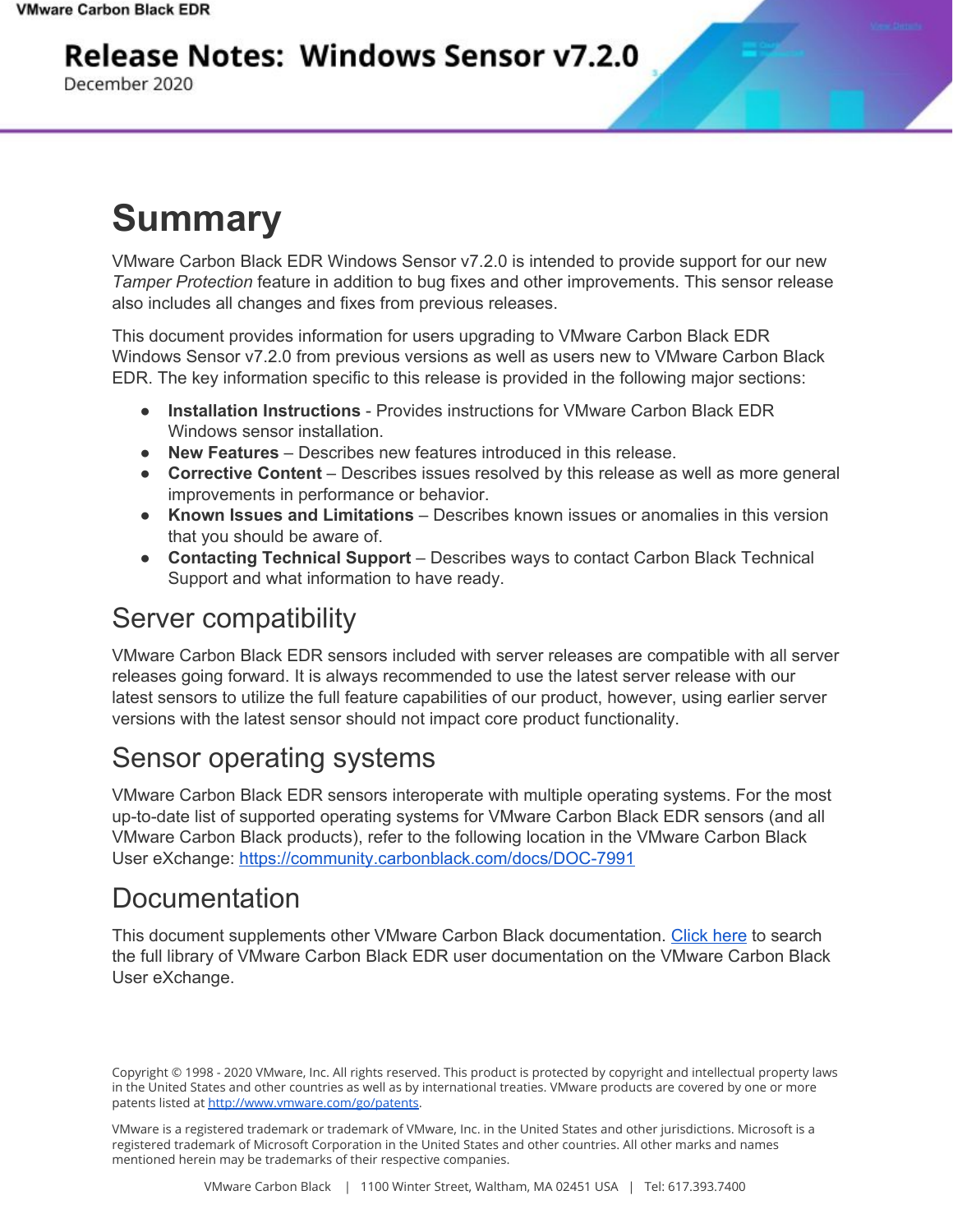### Technical support

VMware Carbon Black EDR server and sensor update releases are covered under the Customer Maintenance Agreement. Technical Support is available to assist with any issues that might develop during the installation or upgrade process. Our Professional Services organization is also available to assist to ensure a smooth and efficient upgrade or installation.

**Note:** Before performing an upgrade, VMware Carbon Black recommends reviewing content on the User eXchange for the latest information that supplements the information contained in this document.

## **Installation Instructions**

To install the sensors on to your server, run through the following instructions:

- 1. Ensure your VMW CB EDR YUM repo is set appropriately:
	- a. The VMW CB EDR repository file to modify is */etc/yum.repos.d/CarbonBlack.repo*
	- b. Baseurl = [https://yum.distro.carbonblack.io/enterprise/stable/\\$releasever/\\$basearch/](https://yum.distro.carbonblack.io/enterprise/stable/$releasever/$basearch/)
- 2. On the VMW CB EDR server, clear the YUM cache by running the following command:
	- *a. yum clean all*
- 3. After the YUM cache has been cleared, download the sensor install package by running the following command:
	- a. Run *yum install --downloadonly --downloaddir=<package local download directory> <package>*
		- i. **Note:** The *<package local download directory>* is a directory of your choice
		- *ii.* **Note:** *<package>* is replaced by *cb-sensor-7.2.0.17354-win*
- 4. Install the new sensor package on the VMW CB EDR server by running the command:
	- *a. rpm -i --force <package>*
- 5. Make the new installation package available in the server console UI by running the command:
	- a. */usr/share/cb/cbcheck sensor-builds --update*
		- *i.* **Note:** If your groups have *Automatic Update* enabled, the sensors in that group will start to automatically update.

Your new sensor versions should now be available via the console. For any issues, please contact VMware Carbon Black Technical Support.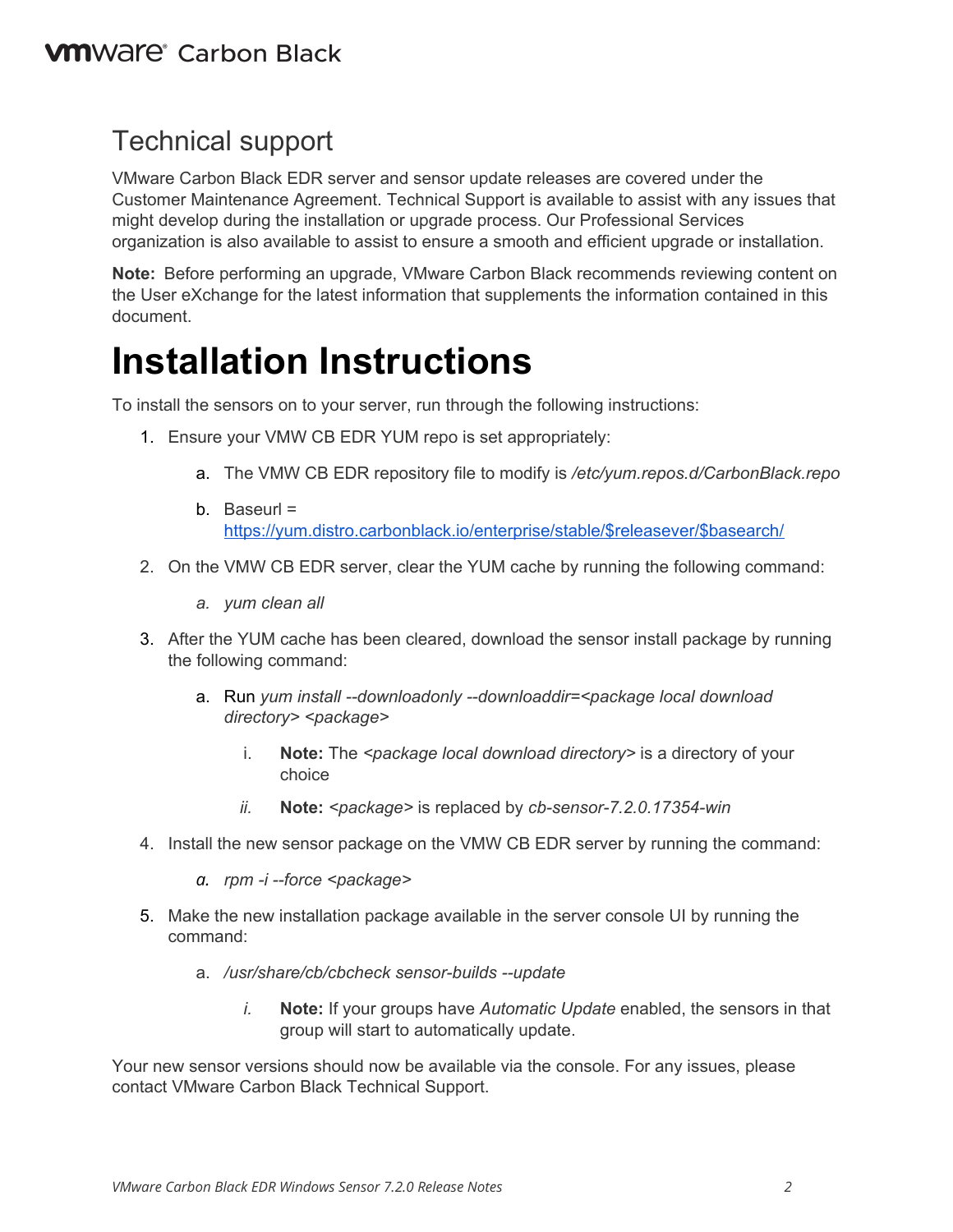**Important Note:** It is always encouraged to conduct a reboot of the endpoint after installation (or restart) of our sensor to ensure the sensor properly captures the full historical data of all running processes and associated information.

## **New Features**

This release provides the following new feature content:

● **Tamper Protection:** Tamper Protection provides more security to the EDR Windows sensor by blocking local admin attempts to inject, remove, modify, or delete the sensor by protecting the sensor service, drivers, files, folders, registry settings and other sensor components. Please see the *VMWare Carbon Black EDR 7.4 User Guide* for more information. Tamper Protection requires a minimum Operating System version of Windows 10 v1703 (Desktop) or Windows Server v1709. In addition, Tamper Protection requires minimum versions of both the Windows 7.2.0 sensor and 7.4.0 EDR Server. [CB-27655]

# **Corrective Content**

This release provides the following corrective content changes:

- Fixed a bug with installing .EXE over .MSI causing two Add/Remove Program entries. [CB-13313]
- Fixed a bug with Windows Registry entries remaining after sensor uninstall for sensors installed via the MSI package. [CB-24968]
- Fixed a bug with Add/Remove Program entries remaining after sensor uninstall. [CB-28059]
- Fixed bug with reporting hashes observed on remote volumes. [CB-30039]
- Improved driver diagnostics. [CB-30168]
- Fixed bug with Tamper Level value in HKLM\Software\CarbonBlack\config. [CB-30187]
- Fixed a bug with CB EDR Windows entries remaining in hosts file after uninstallation. [CB-30779]
- Fixed a bug with collecting modinfo events for binaries observed while collection was disabled. [CB-30893]
- Updated Osqueryi.exe to version 4.5.1. [CB-31578]
- Removed support for the "-remember" parameter for sensordiag.exe. [CB-31903]
- Fixed a bug causing a resource leak. [CB-31959]
- Fixed a bug where "CbEDRAMSI.dll" was not being uninstalled on sensor downgrades to versions prior to 7.1.0-win. [CB-32057]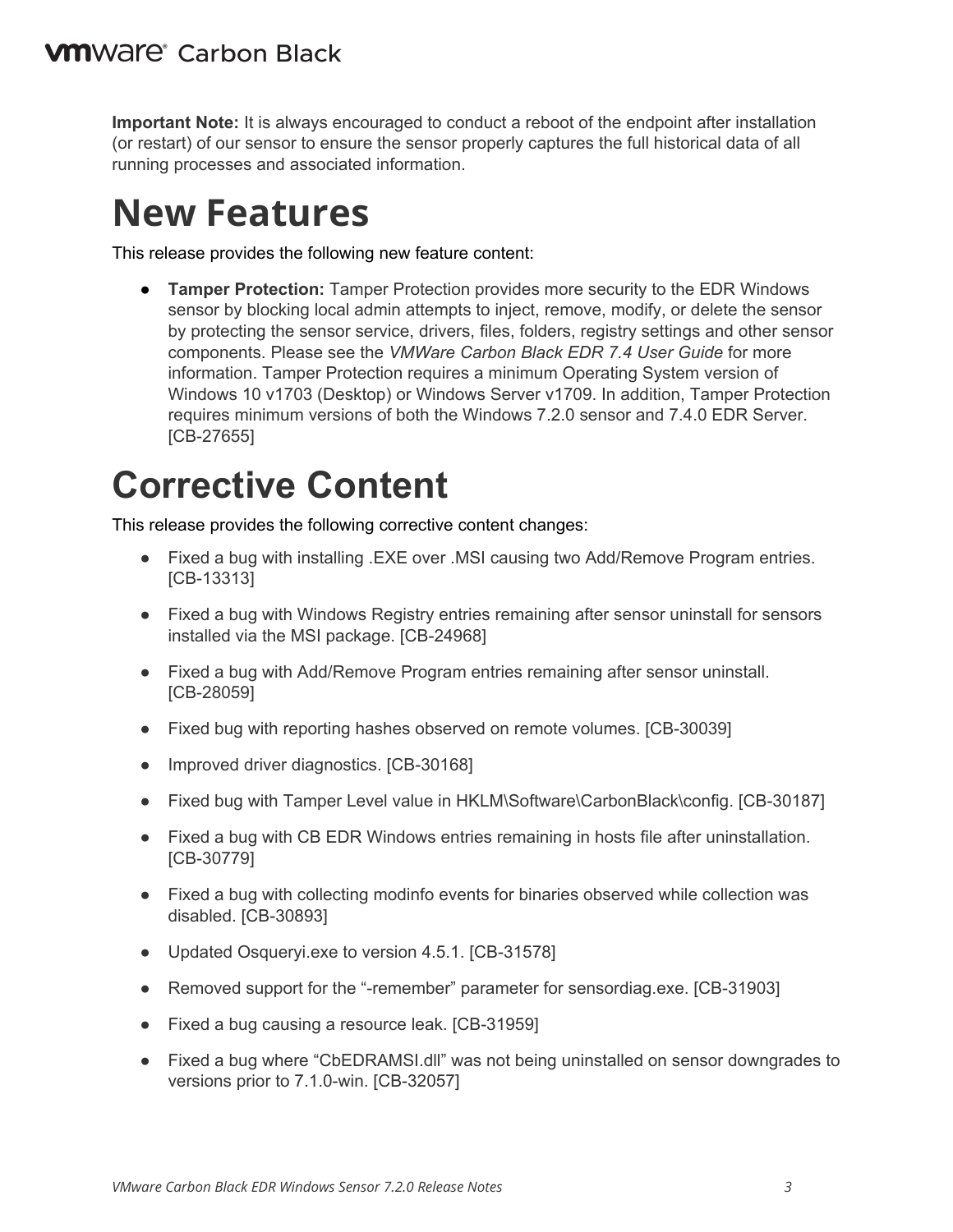#### **VM**Ware<sup>®</sup> Carbon Black

- Fixed a bug with adding/removing Windows Registry values for AMSI support on sensor upgrades/downgrades. [CB-32090]
- Updated product name and logo information to "VMware CB EDR (Windows)". [CB-32146]
- Fixed a bug with Tamper alert reporting. [CB-32183]
- Fixed a bug with the Carbon Black EDR sensor version overriding the Carbon Black Cloud sensor version in the Program Files listing for endpoints with both products installed. [CB-32548]
- Fixed a bug with the Carbon Black EDR sensor overriding the Carbon Black App Control sensor in the Program Files listing for endpoints with both products installed. [CB-32617]
- Improved connection between cb.exe and cbstream driver. [CB-32806]
- Fixed a memory consumption issue with the service. [CB-32827]
- Fixed a bug with "CbEDRAMSI.dll" parent directory being created and unable to be removed for non-AMSI supported Windows OS. [CB-32966]
- Fixed a bug with AMSI extension that could lead to script failures for Powershell. [CB-33118]
- Fixed a bug with the sensor crashing on terminal servers. [CB-33250]
- Fixed a bug with "CbEDRAMSI.dll" being installed on non-AMSI supported Windows OS. [CB-33371]
- Improved Tamper Detection feature to provide additional Tamper hardening. [CB-33484]

## **Known Issues and Limitations**

Known issues associated with this version of the sensor are included below:

● **Disabling DNS Name Resolution For NetConn Events:** Versions of the sensor prior to 7.1.1 (and 6.1.12 for XP/Server2003) were susceptible to high CPU utilization in the IP Address-to-Hostname resolution functionality of the sensor. This issue has been addressed, however, this registry key will still disable IP address name resolution for customers who wish to do so. [CB-17552]:

[HKEY\_LOCAL\_MACHINE\SOFTWARE\CarbonBlack\config]

"DisableNetConnNameResolution"=dword:00000001

● **Obfuscated Windows Sensors Will Not Start After First Reboot:** Windows sensors installed from an obfuscated sensor group will not start after first reboot. A second reboot will start the sensor service. [CB-28062]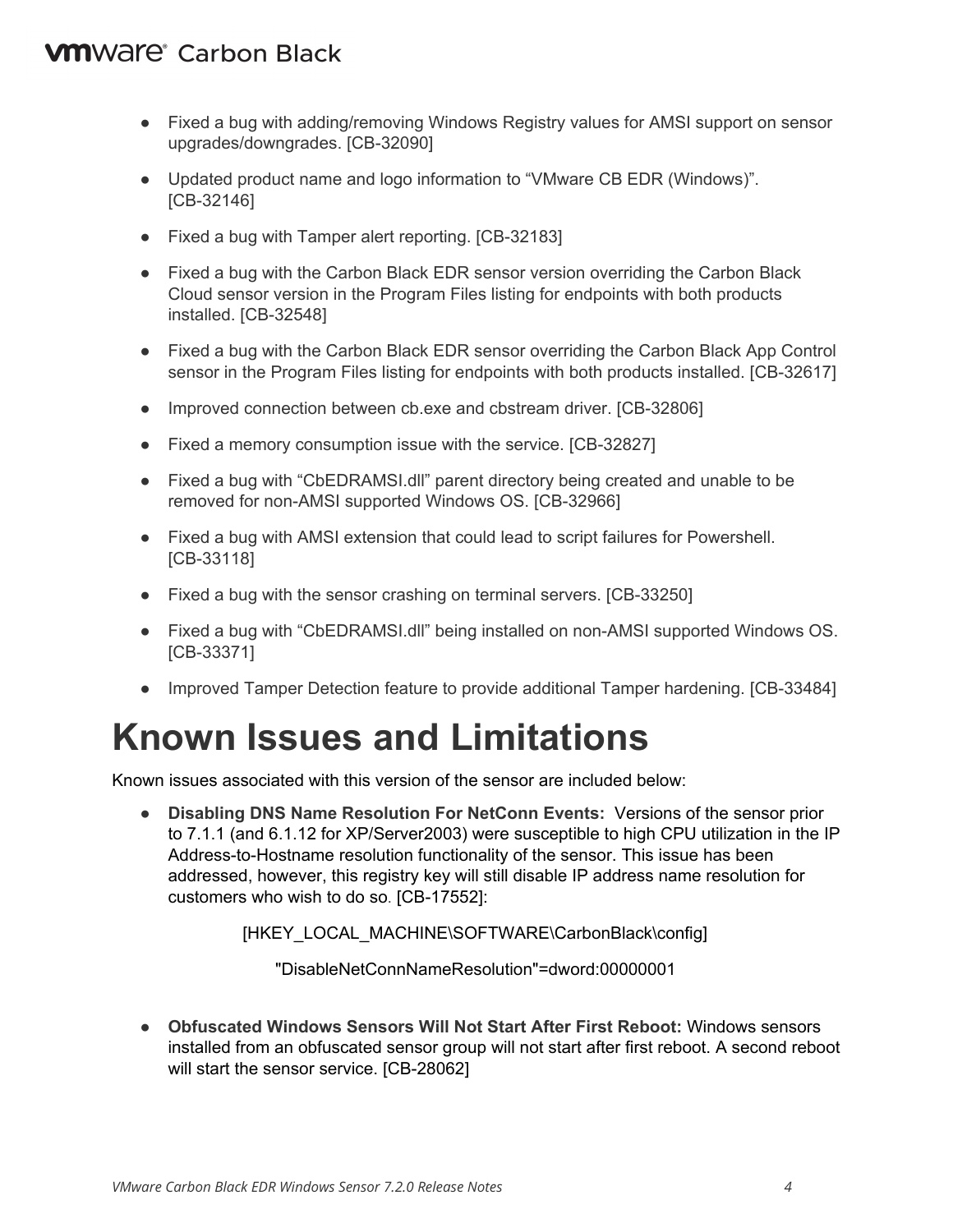#### **VM**Ware<sup>®</sup> Carbon Black

- **CB Branding Is Different Between MSI and EXE Installers:** Customers using the Add/Remove Program window to manage their CB EDR Windows sensor installation should be aware that the CB branding between the MSI and EXE installers is different. [CB-28063]
- **Windows 10 v2004 May Decrement Sensor Health Score on Startup:** Users running Windows 10 v2004 may initially observe a decreased sensor health score related to "Excessive (or Very High) Event Loss" on startup due to an uptick of regmod events observed by the sensor during boot up for this particular OS version. The sensor health score will correct itself after a period of idle time. [CB-32896]
- **Carbon Black App Control "Tamper Protection" Rapid Config Update Recommended:** For users running Carbon Black App Control (formerly "CB Protection") to tamper protect the Carbon Black EDR Windows Sensor (and do not opt-in to CDC) it is recommended to update the tamper rule settings for Carbon Black App Control to the latest "Carbon Black EDR Tamper Protection" Rapid Config to avoid possible conflict with applying Tamper Protection enforcement on both EDR and App Control. Please note, enabling Tamper Protection on both App Control and EDR does not provide extra protection and it is recommended to disable App Control enforcement of Tamper Protection once EDR enforcement is confirmed to be in place. When running EDR in "Tamper Detection" mode, "Tamper Protection" through App Control is still recommended. Tamper Protection (for EDR) requires a minimum Operating System version of Windows 10 v1703 (Desktop) or Windows Server v1709. In addition,Tamper Protection (for EDR) requires minimum versions of both the Windows 7.2.0 sensor and 7.4.0 EDR Server. Please contact technical support to obtain the latest Rapid Config for CB App Control if needed. [EP-11934]

# **Contacting Support**

Use one of the following channels to request support or ask support questions:

- **Web:** User [eXchange](https://community.carbonblack.com/)
- **Email:** [support@carbonblack.com](mailto:support@carbonblack.com)
- **Phone:** 877.248.9098
- **Fax:** 617.393.7499

### Reporting Problems

When contacting Carbon Black Technical Support, be sure to provide the following required information about your question or issue:

- **Contact:** Your name, company name, telephone number, and email address
- **Product version**: Product name (CB EDR server and sensor version)
- **Hardware configuration:** Hardware configuration of the CB EDR server (processor, memory, and RAM)